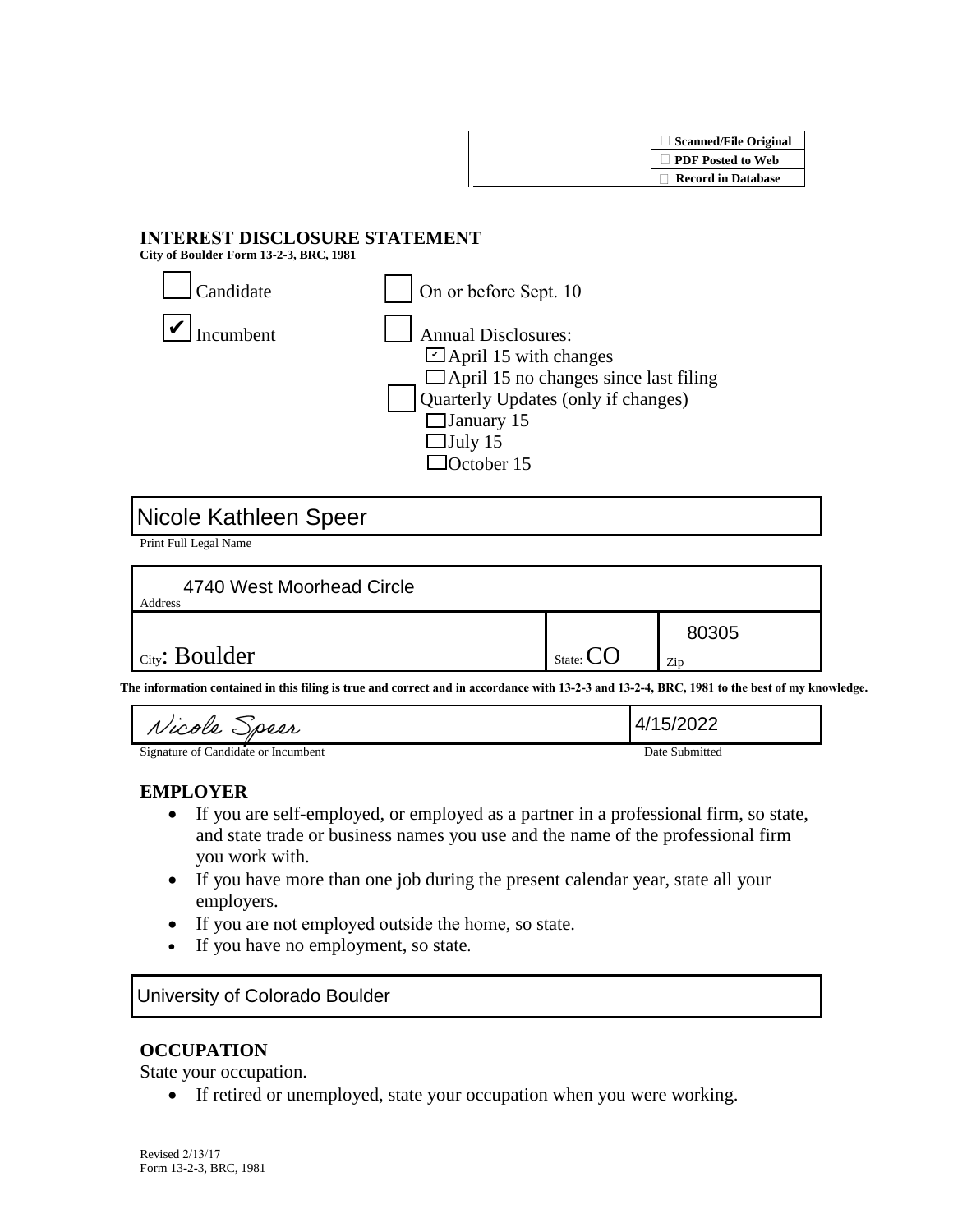- If you are a student or not employed outside the home, so state.
- If you have more than one occupation, state all of them.
- If you have a profession or skill which you have used in the past, but are not now using in your job, you may state that additionally.

Research Services Director

#### **SOURCE OF INCOME**

State the type and source of any other income in excess of one thousand dollars during the twelve months preceding the date of filing. You do not need to include an employer identified in the preceding section. Each source of income must be listed, regardless of its tax status. Sources must be listed specifically; that is, *stocks* would be insufficient; you must state *stock in XYZ Company*. The type of income can be stated generally; *capital gain, dividend, rent, other household, retirement accounts,* etc. You are not required to disclose the amount of income from any source, but you may if you wish. If you are self-employed state the source of any other income in excess of one thousand dollars that you received during the twelve months preceding the date of filing. **Note:**  Do not disclose the names of clients or others to whom you have a legal duty of confidentiality without their permission. A legal duty of confidentiality is one in which you could invoke the right to refuse to answer a question under oath in a trial, like a lawyer-client privilege.

| <b>Source</b> | Type                               |
|---------------|------------------------------------|
| Microsoft     | spouse's salary, stocks, dividends |
|               |                                    |
|               |                                    |

#### **BUSINESS INTERESTS**

State the name, location, and nature of activity of any business entities or enterprises, with holdings of real or personal property or with business dealings in the area encompassed by the Boulder Valley Comprehensive Plan (BVCP), in which you or your household member have any financial interest, or in which you or your household member are actively engaged as an officer, director, or partner. You need not disclose a financial interest in any business entity in which you or your household member's only interest is through an investment in an excepted investment. A charitable donation is not a financial interest.

Excepted investment means a mutual fund, common trust fund of a bank, pension, or deferred compensation plan, any other investment fund, or a ten percent or less interest in the stock of a company, which for funds or stocks is widely held; publicly traded (or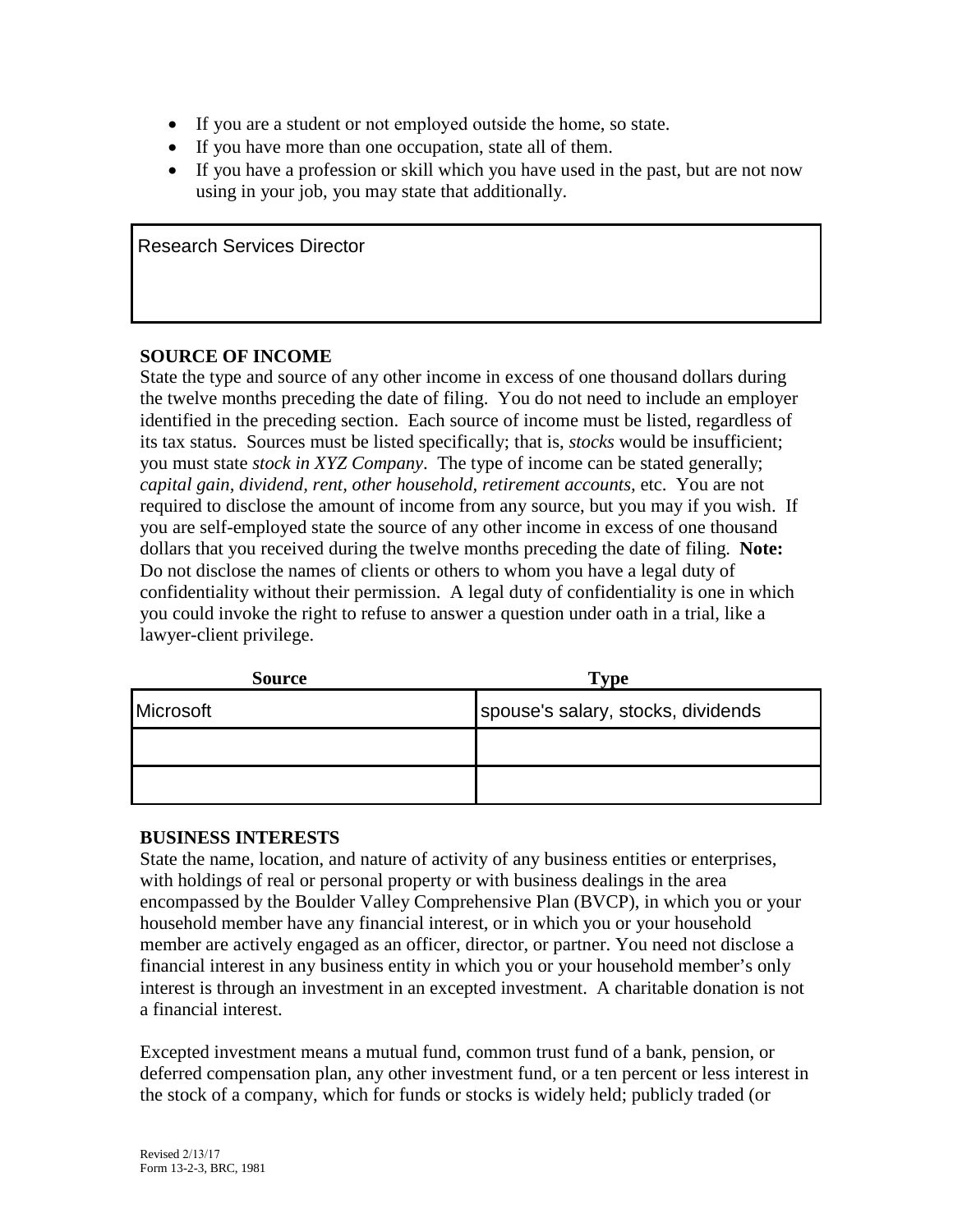available) or widely diversified; and which is for funds under circumstances where the investor neither exercises control over nor has the ability to exercise control over the financial interests held by the fund. A fund is widely diversified when it holds no more than five percent of the value of its portfolio in the securities of any one issuer (other than the U.S. Government.)

For each, state the nature of your interest or activity therewith, and state whether you or your household member have controlling interest in the entity. *Business entity* means any type of business: sole proprietorship, joint venture, partnership, corporation, trust holding or investment company, professional corporation, etc. It is immaterial whether the business is making money. Also, note that the business must be listed if it has any property, or any business dealings, within the BVCP, but that those holding and dealings do not have to be set forth (real estate holdings of businesses in which you or your household member have a controlling interest must be disclosed in the next question, however). The nature of your or your household member's involvement should be stated with a degree of specificity; that is, state *corporate vice president* rather than simply *officer*. The amount of financial involvement need not be disclosed, but you may if you wish.

| Organization's Name                    |       |                                     | Nature of Activity of Business                                        | Controlling<br>Interest                                                 |
|----------------------------------------|-------|-------------------------------------|-----------------------------------------------------------------------|-------------------------------------------------------------------------|
| Address                                |       | Nature of Your Interest in Business | <b>YES</b><br>$\Box$<br>N <sub>O</sub>                                |                                                                         |
| City                                   | State | Zip                                 |                                                                       |                                                                         |
| Organization's Name<br>Address<br>City | State | Zip                                 | Nature of Activity of Business<br>Nature of Your Interest in Business | Controlling<br>Interest<br>$\mathsf{L}$<br><b>YES</b><br>N <sub>O</sub> |
| Organization's Name<br>Address         |       |                                     | Nature of Activity of Business<br>Nature of Your Interest in Business | Controlling<br>Interest<br><b>YES</b><br>N <sub>O</sub>                 |
| City                                   | State | Zip                                 |                                                                       |                                                                         |

# **REAL ESTATE INTERESTS**

State the location of any real property within Boulder County in which you or your household member, or the business entities you or your household member have a reportable interest in, have any interest. Also state the nature of your, your household member, or your business entity's interest. All interests, including options, remainders, mineral rights, etc., no matter what their value, must be listed. You need not state the value of the interest, but you may do so if you wish.